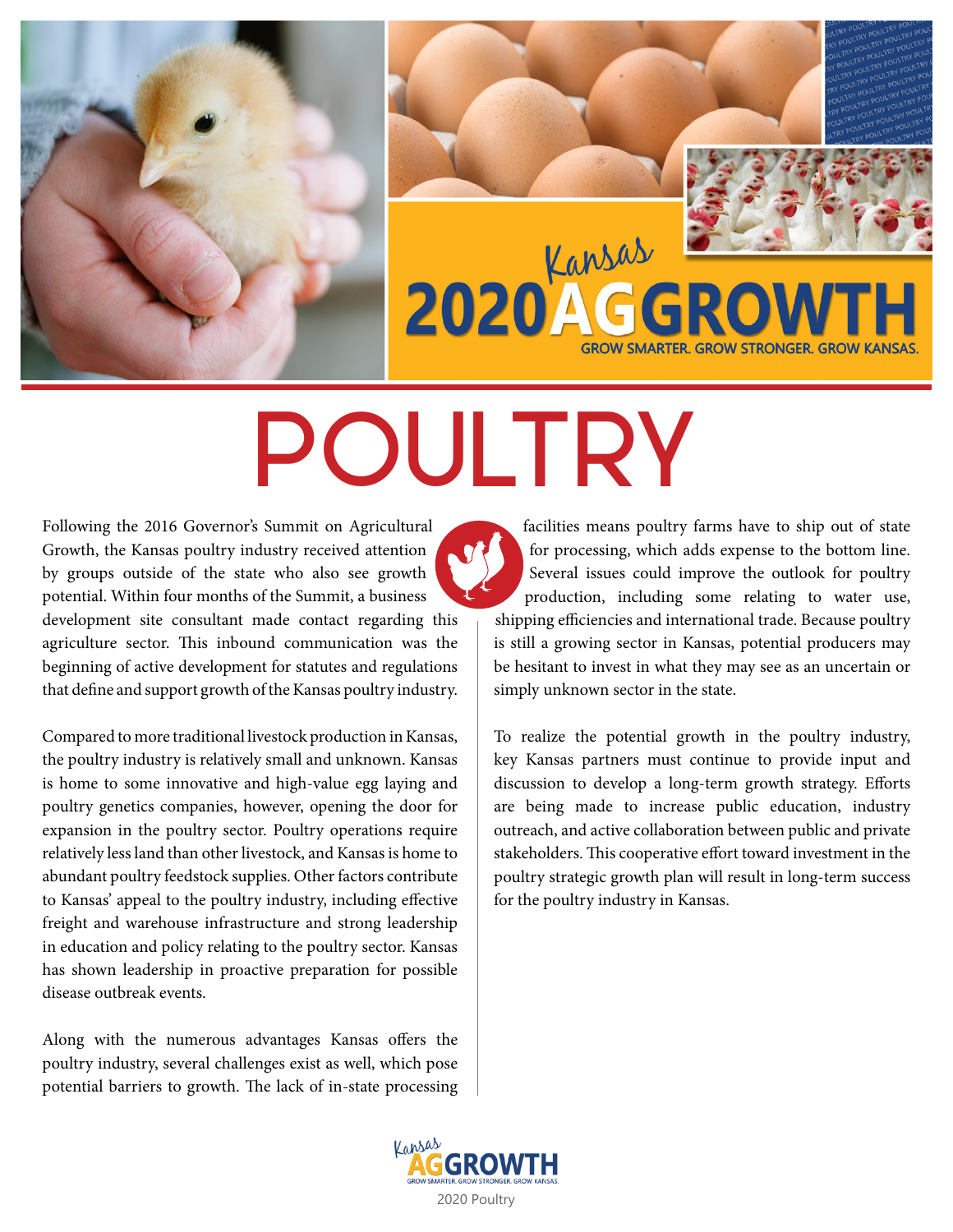# STATUS

The poultry industry in Kansas is ranked 34th in the nation in terms of egg and poultry meat sales according to the latest Census of Agriculture. According to estimates prepared by the Kansas Department of Agriculture and based on the IMPLAN economic data model, the poultry industry in Kansas has a direct output of over \$75 million and creates 105 jobs in the state. Through indirect and induced impacts, the industry supports a total of 323 jobs and creates a total economic contribution of almost \$125.8 million.

Compared to more traditional livestock production in Kansas the poultry industry is relatively small. However, Kansas is home to innovative and high-value egg laying and poultry genetics companies. Southeast Kansas is home to broiler and turkey production while a majority of the state's egg production arises from one company in central Kansas.

Readily available feedstock (corn, soybeans and sorghum) and land resources paired with relatively small land requirements and short-term return on investment of poultry facilities and a pro-business climate make Kansas a prime location for the poultry industry to expand.

## **OPPORTUNITIES**

In order to develop a strategic growth plan for the poultry industry it is important to understand the areas where Kansas has a comparative advantage and the best opportunities for growth or expansion.

| Factor                                      | <b>Implications for Growth and Development Opportunities</b>                                                                                                                                                                                                                                                                                                                                                                                                                                                                                    |
|---------------------------------------------|-------------------------------------------------------------------------------------------------------------------------------------------------------------------------------------------------------------------------------------------------------------------------------------------------------------------------------------------------------------------------------------------------------------------------------------------------------------------------------------------------------------------------------------------------|
| <b>Biosecurity</b>                          | KDA, in conjunction with county government and law enforcement, led the highly pathogenic avian<br>influenza (HPAI) response in the spring of 2015. This response dealt with a confirmed positive<br>case in a backyard flock in the state as well as response from being within the quarantine area of a<br>Missouri location. Since this outbreak, the Division of Animal Health continues to perform HPAI<br>surveillance testing at county fairs across the state as well as increased outreach and education<br>across the state.          |
| Feed Supply and<br><b>Land Availability</b> | Kansas is home to abundant poultry feedstock supplies including:<br>• Corn and corn derived dried distiller's grain<br>• Sorghum and sorghum derived dried distiller's grains<br>• Soybeans and soybean meal<br>Kansas has the second most farm land of any state, with roughly 90 percent devoted to agriculture.<br>Poultry operations demand relatively less land than other animal facilities. These two factors<br>together equate to a relatively available and affordable base for expanding operations compared to<br>southeast states. |

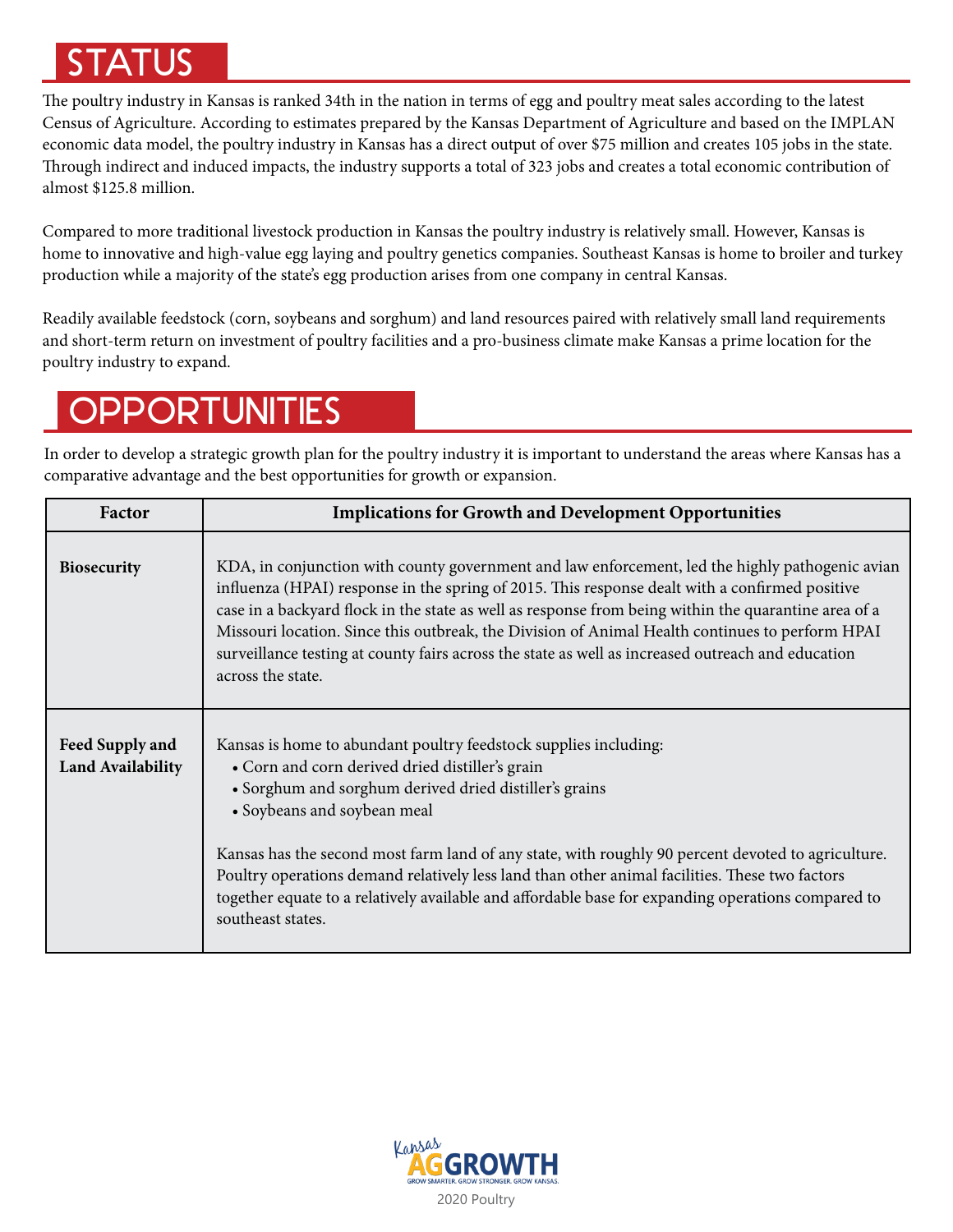| Factor                       | <b>Implications for Growth and Development Opportunities</b>                                                                                                                                                                                                                                                                                                                                                                                                                                                                                                                                                                                                                                                                                                                                                                                                                                                                                                                                                                                                                                                                                                                                                                                                                                                                                |
|------------------------------|---------------------------------------------------------------------------------------------------------------------------------------------------------------------------------------------------------------------------------------------------------------------------------------------------------------------------------------------------------------------------------------------------------------------------------------------------------------------------------------------------------------------------------------------------------------------------------------------------------------------------------------------------------------------------------------------------------------------------------------------------------------------------------------------------------------------------------------------------------------------------------------------------------------------------------------------------------------------------------------------------------------------------------------------------------------------------------------------------------------------------------------------------------------------------------------------------------------------------------------------------------------------------------------------------------------------------------------------|
| <b>Human Capital</b>         | The existing poultry industry in Kansas is seeking to expand, creating additional investment<br>opportunities. Immigration remains a critical component for the Kansas agriculture sector -<br>including animal processing.<br>Kansas State University's department of animal sciences and industry houses respected research and<br>extension faculty in poultry and egg production, feed science, animal processing and food safety.                                                                                                                                                                                                                                                                                                                                                                                                                                                                                                                                                                                                                                                                                                                                                                                                                                                                                                      |
| Policy<br>Environment        | Notable policy movement was accomplished on March 20, 2018, when Governor Jeff Colyer signed<br>Senate Bill 405 into law. This bill passed through the legislature and set into statute guidelines related<br>to animal conversion units, poultry facilities and confined feeding facilities.<br>Also at the state level, Kansas worked closely with the poultry community to ensure that the<br>Kansas poultry industry is protected from overreaching federal regulation. Former Governor Sam<br>Brownback is on record via written letter to former U.S. Department of Agriculture Secretary Tom<br>Vilsack speaking out against proposed changes to the National Organic Egg Standards that would<br>negatively impact the state's organic egg producers. USDA issued a statement deciding not to impose<br>additional regulatory requirements for organic producers and handlers effective May 13, 2018.<br>At the federal level, Kansas is fortunate to have elected members of Congress who strongly support<br>the agricultural industry. The Kansas congressional delegation will play an important role in<br>influencing positive changes related to federal regulations or legislation, international trade, federal<br>taxes, antibiotic use, poultry facility requirements, transportation rules, natural resources and more. |
| Supporting<br>Infrastructure | The presence of a world-leading poultry genetic company makes for readily available access to the<br>finest egg laying stock in the world.<br>Kansas is home to an intermodal freight facility in Edgerton with supporting cold storage warehouse<br>infrastructure to handle more than 1 billion pounds of frozen meat products on an annual basis.                                                                                                                                                                                                                                                                                                                                                                                                                                                                                                                                                                                                                                                                                                                                                                                                                                                                                                                                                                                        |
| Water                        | Kansas is taking significant proactive steps to preserve and extend the usable life of the water supply<br>in Kansas. In recent years, voluntary, flexible and producer-driven water conservation tools have<br>been implemented to help farmers and ranchers manage their water rights while continuing to raise<br>crops or livestock. Additionally, Kansas has developed a Vision for the Future of Water Supply in<br>Kansas with goals and specific action items to help ensure a reliable water supply while continuing to<br>grow the economy.                                                                                                                                                                                                                                                                                                                                                                                                                                                                                                                                                                                                                                                                                                                                                                                       |

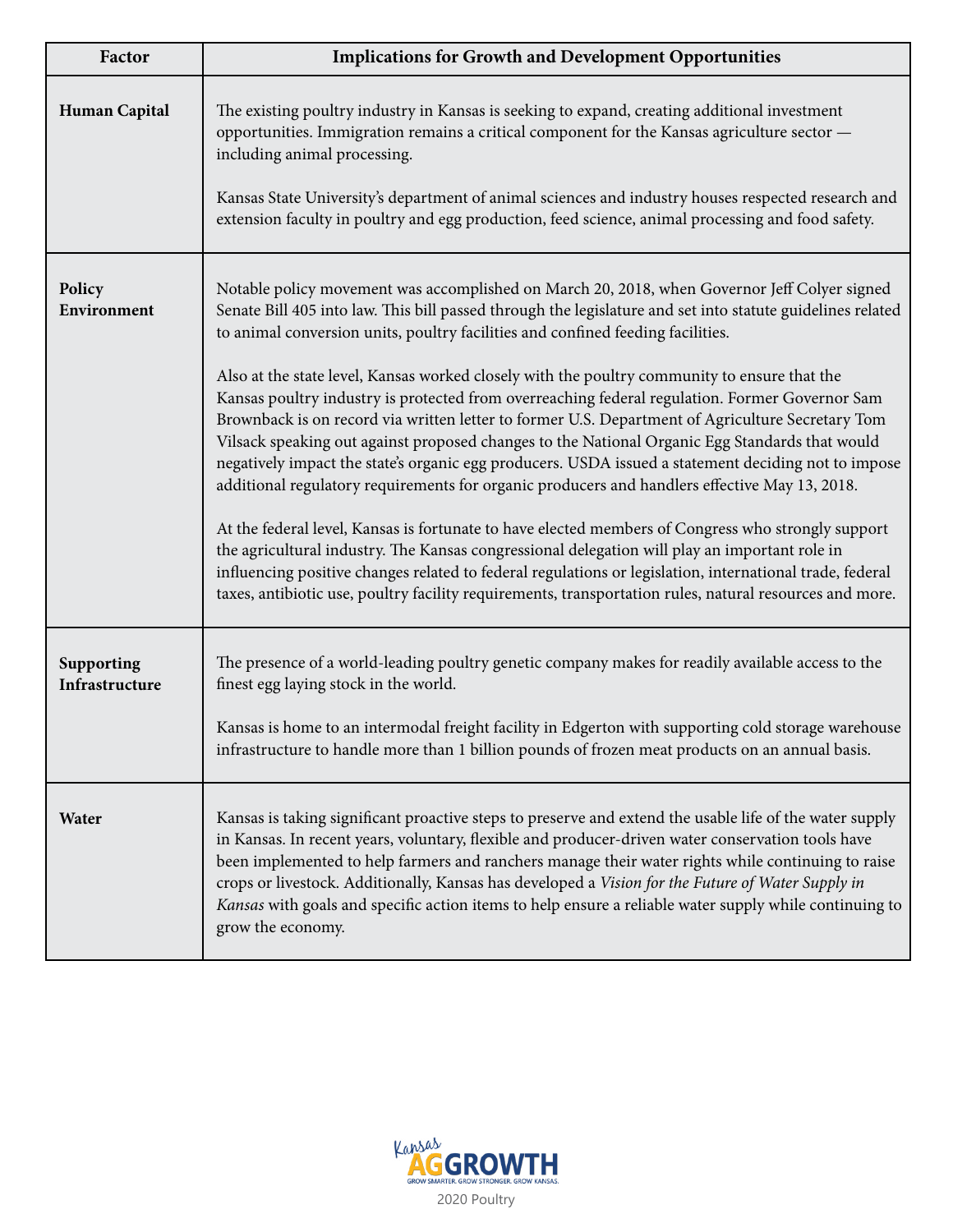# CHALLENGES

While Kansas is poised for major expansion in the poultry sector, the following factors represent challenges serving as barriers to achieving the objective of the strategic growth plan.

| Challenge                     | <b>Details of Challenge</b>                                                                                                                                                                                                                                                                                                                                                                                                                               |
|-------------------------------|-----------------------------------------------------------------------------------------------------------------------------------------------------------------------------------------------------------------------------------------------------------------------------------------------------------------------------------------------------------------------------------------------------------------------------------------------------------|
| Critical<br>Infrastructure    | A lack of adequate housing in rural areas compounds the issue of a shortage of agricultural workers.<br>As poultry and egg producers and processors identify when and where to grow their presence, a key<br>factor they will consider are utility rates. There are challenges with competitive utility rates in Kansas<br>that have resulted in burdensome and unnecessarily high utility rates.                                                         |
| Industry<br>Perception        | Compared to southeast states, Kansas does not have a strong history in the poultry industry.<br>Therefore, potential Kansas producers and investors may be hesitant to investing in poultry and<br>egg production. Consumer perception of the poultry industry can be a roadblock to development;<br>increasing consumer outreach and education in addition to potential grower education is necessary<br>to further develop the Kansas poultry industry. |
| International<br><b>Trade</b> | Access to international markets for poultry products is key to growing the industry as is basing<br>trade agreements on internationally recognized, science-based standards with regard to sanitary<br>and phyto-sanitary measures. Resistance to free trade agreements at the federal level can hinder this<br>access.                                                                                                                                   |
| <b>Lack of Facilities</b>     | Kansas lacks in-state poultry processing and value-added facilities. Kansas poultry farms ship<br>broilers and spent hens out of state for processing (to Arkansas, Missouri and Mississippi).                                                                                                                                                                                                                                                            |
| <b>Nutrient</b><br>Management | Improperly stored and/or applied poultry litter may create water quality problems downstream.<br>This problem is compounded in areas with relatively high rainfall such as southeast Kansas. Key<br>stakeholders are working to define best practices for poultry litter and establish a baseline for<br>expectation.                                                                                                                                     |
| Policy                        | Though not unique to Kansas, there exist significant challenges due to federal laws and regulations,<br>including: Waters of the U.S., the Endangered Species Act, international trade and more.                                                                                                                                                                                                                                                          |
| Supporting<br>Organizations   | Kansas is a new member state of the Poultry Federation. Allocating resources and staff time to<br>engage with this industry organization has not been activated at this time. The Poultry Federation<br>has embraced Kansas membership and recognized Kansas' efforts to "Open Doors for Future Poultry<br>Farms in the State" to all members, stakeholders and e-communication news subscribers.                                                         |

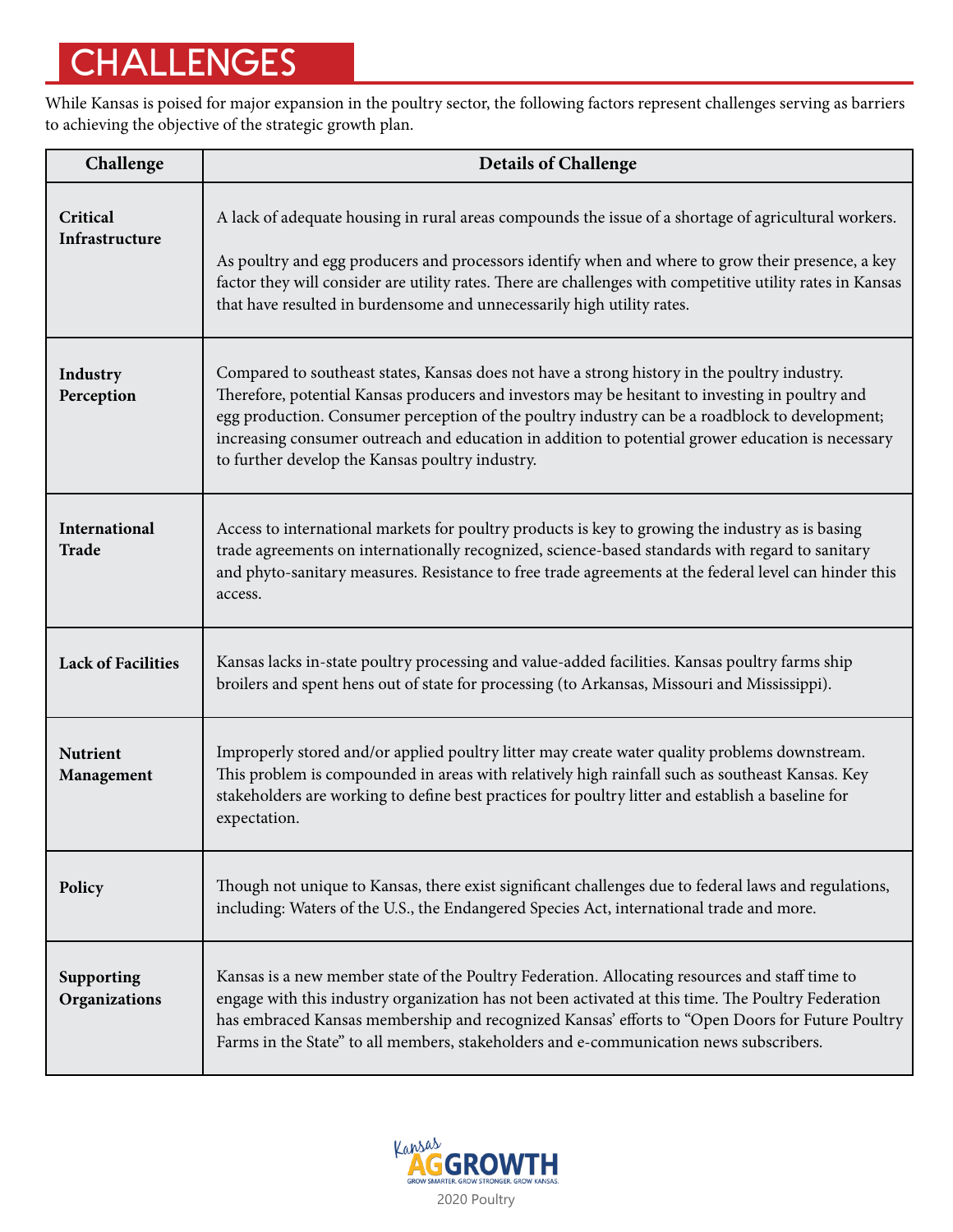| Challenge                       | <b>Details of Challenge</b>                                                                                                                                                                                                                                                                                                                                                                                                                             |
|---------------------------------|---------------------------------------------------------------------------------------------------------------------------------------------------------------------------------------------------------------------------------------------------------------------------------------------------------------------------------------------------------------------------------------------------------------------------------------------------------|
| Water                           | Critical to starting a poultry operation is access to an abundant and reliable water supply.<br>This can prove challenging in many areas of western Kansas that are closed to new water<br>appropriations. New or expanding poultry operations in these regions will have to purchase land<br>with sufficient water rights. One additional challenge not to be overlooked is the aging infrastructure<br>of the state's rural water district framework. |
| <b>Workforce</b><br>Development | Growth in the poultry industry will require a skilled and non-skilled workforce, which continues to<br>be a significant challenge throughout the entire agricultural industry.                                                                                                                                                                                                                                                                          |

# **SUCCESSES**

Key successes in the poultry industry:

- The Governor of Kansas signed a bill passed by the state legislature in 2018 which set into statute specific guidelines related to animal conversion units, poultry facilities, and confined feeding facilities.
- In an effort to increase communication about the poultry industry to Kansas communities, and work to dispel misconceptions that give the industry a bad reputation, a K-State Research and Extension poultry specialist has been working with many communities across the state to better understand all aspects of the poultry industry (e.g., layers, broilers, turkey, etc.).
- Since joining The Poultry Federation in 2017, a major poultry business development opportunity has surfaced in Kansas. This poultry integrator project gained interest from 42 communities in the state, with 17 of these communities completing proposal packets for site selection consideration.
- On April 2, 2018, The Poultry Federation via organizational communications sent an update entitled "Opening Doors for Future Poultry Farms in State" to all members, stakeholders and subscribers notifying them of the Governor's signing of SB 405.
- The USDA issued a statement deciding not to impose additional regulatory requirements for organic producers and handlers effective May 13, 2018.

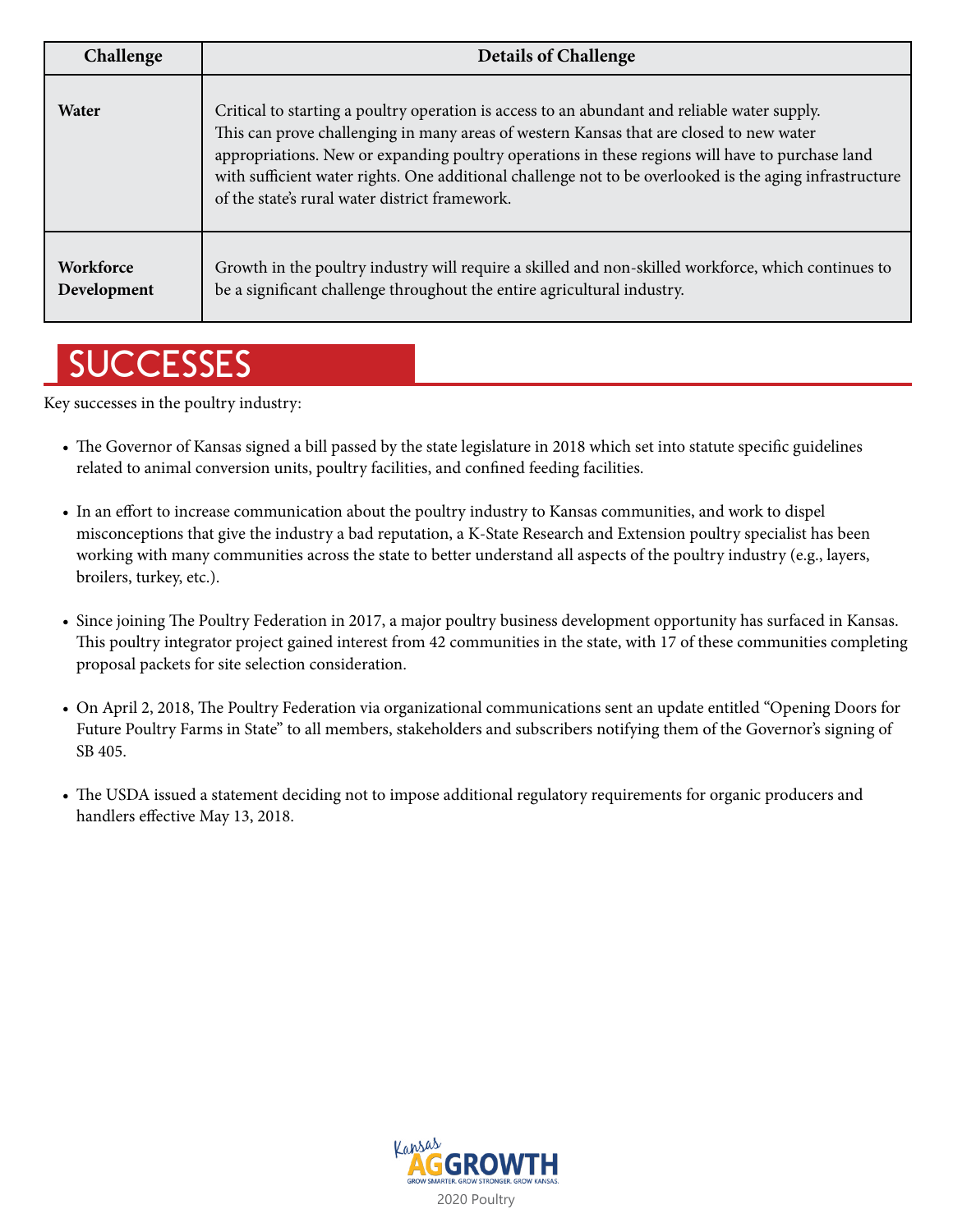# **Poultry** GROWTH OBJECTIVE:

Establish a solid foundation and develop partnerships that will support growth and advance the poultry industry in the state.

# OUTCOMES & ACTION ITEMS

Leaders from throughout the Kansas poultry industry will continue to collaborate in the development and implementation of a long-term strategic growth strategy with input and discussion among key partners. Industry-identified desired growth outcomes, initially developed in 2016 and expanded to include action items, which will be implemented by industry and key partners and updated annually at the Kansas Governor's Summit on Agricultural Growth. Following are the proposed action items to continue building on the achievement of the poultry sector desired outcomes.

## High Priority Outcomes

**Identify Kansas communities that express acceptance to and interest in understanding the economic benefits of the poultry (including game bird) industry and are open to welcoming businesses into their region.**

## **ACTION ITEMS:**

- **•** Develop a coalition of groups who can serve as ambassadors to educate communities about poultry opportunities.
- Develop simple statements to communicate about common issues that arise in the poultry industry: natural resources, animal agriculture, workforce, environment, etc.
- Work with economic development personnel in various communities to understand data and answer questions regarding poultry and poultry growth opportunities.
- Develop a toolkit with resources that provide science-based information as well as state content experts who can address community questions on a range of topics including modern poultry production, natural resource usage in poultry production, and litter application and management.
- Design positive public campaigns to share the story of the poultry industry by focusing on the benefits.
- Invite producers in surrounding states to share their story on how to integrate and work alongside the poultry industry.

## **Land-grant university research focused on poultry industry development, including increased extension education, outreach and support for Kansans engaged in or interested in the poultry and game bird industries.**

## **ACTION ITEMS:**

- **•** Expand research specific to the poultry and game bird industry to include community studies focusing on odor, water quality, litter management, etc.
- Partner with K-State Research and Extension to distribute science-based information and to educate communities on common misconceptions of the poultry industry versus modern-day poultry production.
- Encourage collaboration and research partnerships across curriculum areas to strengthen research and develop high-quality public education tools.